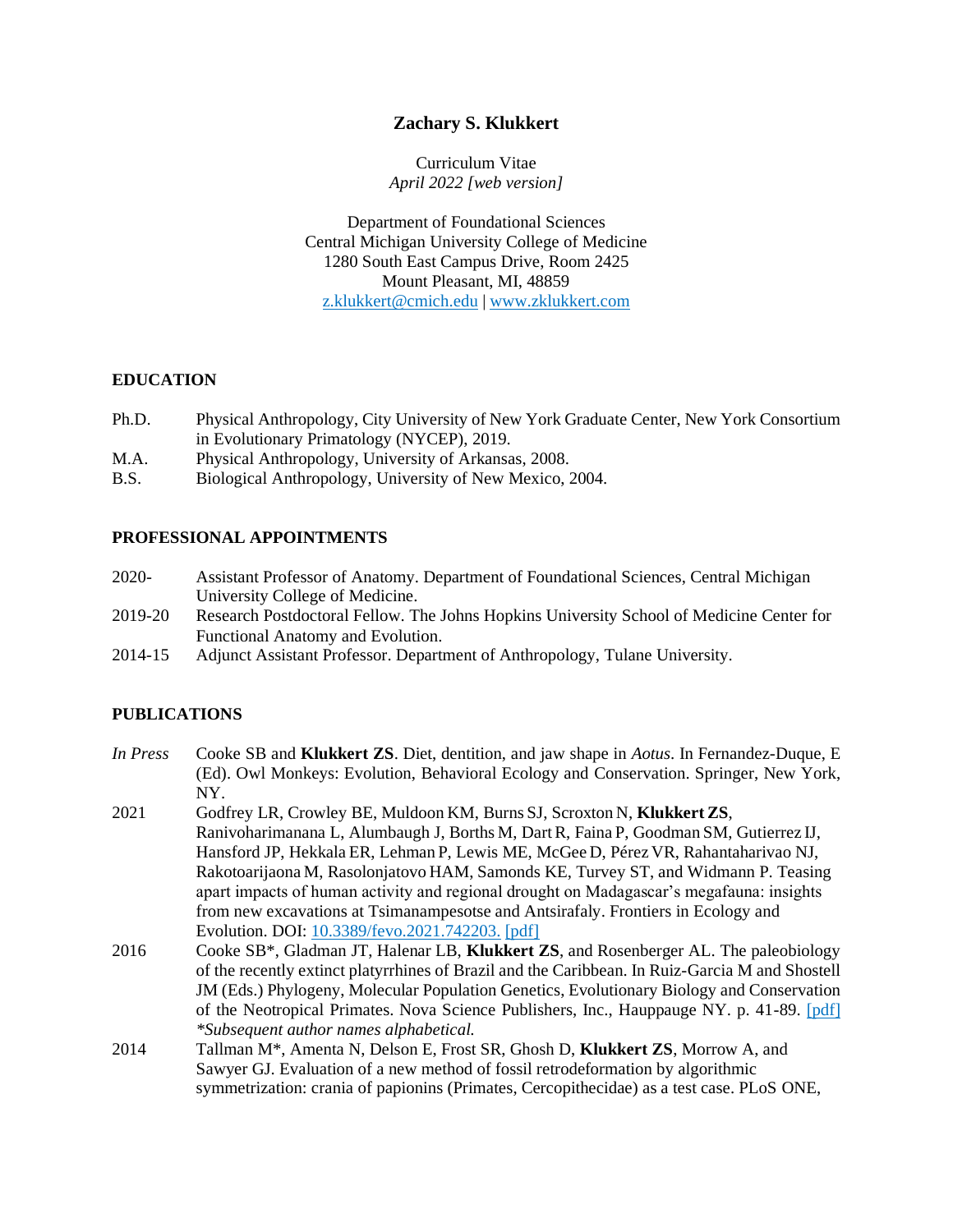9(7): e100833. DOI: [10.1371/journal.pone.0100833](https://doi.org/10.1371/journal.pone.0100833) [\[pdf\]](https://4f2579b6-3bea-4445-a1dd-9c75331f6b22.usrfiles.com/ugd/4f2579_c203d8d3ef874de097561af65883f79d.pdf) *\*Subsequent author names alphabetical.*

- 2013 Rosenberger AL, **Klukkert ZS**, Cooke SB, and Rímoli R. Rethinking *Antillothrix*: the mandible and its implications. American Journal of Primatology, 75(8): 825-836. DOI: [10.1002/ajp.22144.](https://doi.org/10.1002/ajp.22144) [\[pdf\]](https://4f2579b6-3bea-4445-a1dd-9c75331f6b22.usrfiles.com/ugd/4f2579_687e042b96b04ba3a62626f10d143cd7.pdf)
- 2012 **Klukkert ZS**, Teaford MF, and Ungar PS. A dental topographic analysis of chimpanzees. American Journal of Physical Anthropology 148: 276-284. DOI: [10.1002/ajpa.21592.](https://doi.org/10.1002/ajpa.21592) [\[pdf\]](https://4f2579b6-3bea-4445-a1dd-9c75331f6b22.usrfiles.com/ugd/4f2579_148be264fcc3459e8f12e73fcc83c1b6.pdf)
- 2012 **Klukkert ZS**, Dennis JC, M'Kirera F, and Ungar PS. Dental topographic analysis of the molar teeth of primates. In Bell LS (Ed.) Forensic Microscopy for Skeletal Tissues: Methods and Protocols. Humana Press, New York NY. p. 145-152. DOI: [10.1007/978-1-61779-977-8\\_9.](https://doi.org/10.1007/978-1-61779-977-8_9) [\[pdf\]](https://4f2579b6-3bea-4445-a1dd-9c75331f6b22.usrfiles.com/ugd/4f2579_bbac317f608a481a8875b0c05c18836b.pdf)

### **GRANTS AND FELLOWSHIPS**

#### **Research Grants**

| 2017 | Exploration Fund Grant, The Explorers Club. CUNY Graduate Center.                |
|------|----------------------------------------------------------------------------------|
| 2015 | Ralph W. Stone Fellowship, National Speleological Society. CUNY Graduate Center. |
| 2013 | Provost's Digital Incubator Grant, CUNY Graduate Center.                         |

### **Other Support**

- 2019 American Association of Anatomists Conference Travel Grant. CUNY Graduate Center.
- 2009 New York Consortium in Evolutionary Primatology (NYCEP) Integrated Graduate Education and Research Traineeship (IGERT) Fellowship, NSF IGERT grant DGE 0333415. CUNY Graduate Center.

## **INVITED TALKS**

#### **Research Presentations**

- 2019 Invited speaker, Biology Colloquium Series, Fordham University, New York, NY.
- 2018 Keynote speaker, Midwest Meetings of the National Speleological Society Cave Diving Section, St. Robert, MO.

#### **Panel Discussions**

- 2021 Panelist, Anatomy Think-Tank Symposium sponsored jointly by the American Association for Anatomy and the American Association of Clinical Anatomists.
- 2020\* Early-Career Panelist, AAPA Annual Student Meet and Greet Event, American Association of Physical Anthropologists, Los Angeles, CA. *\*Accepted invitation to participate but the conference was cancelled due to COVID-19 pandemic. Reschedule pending.*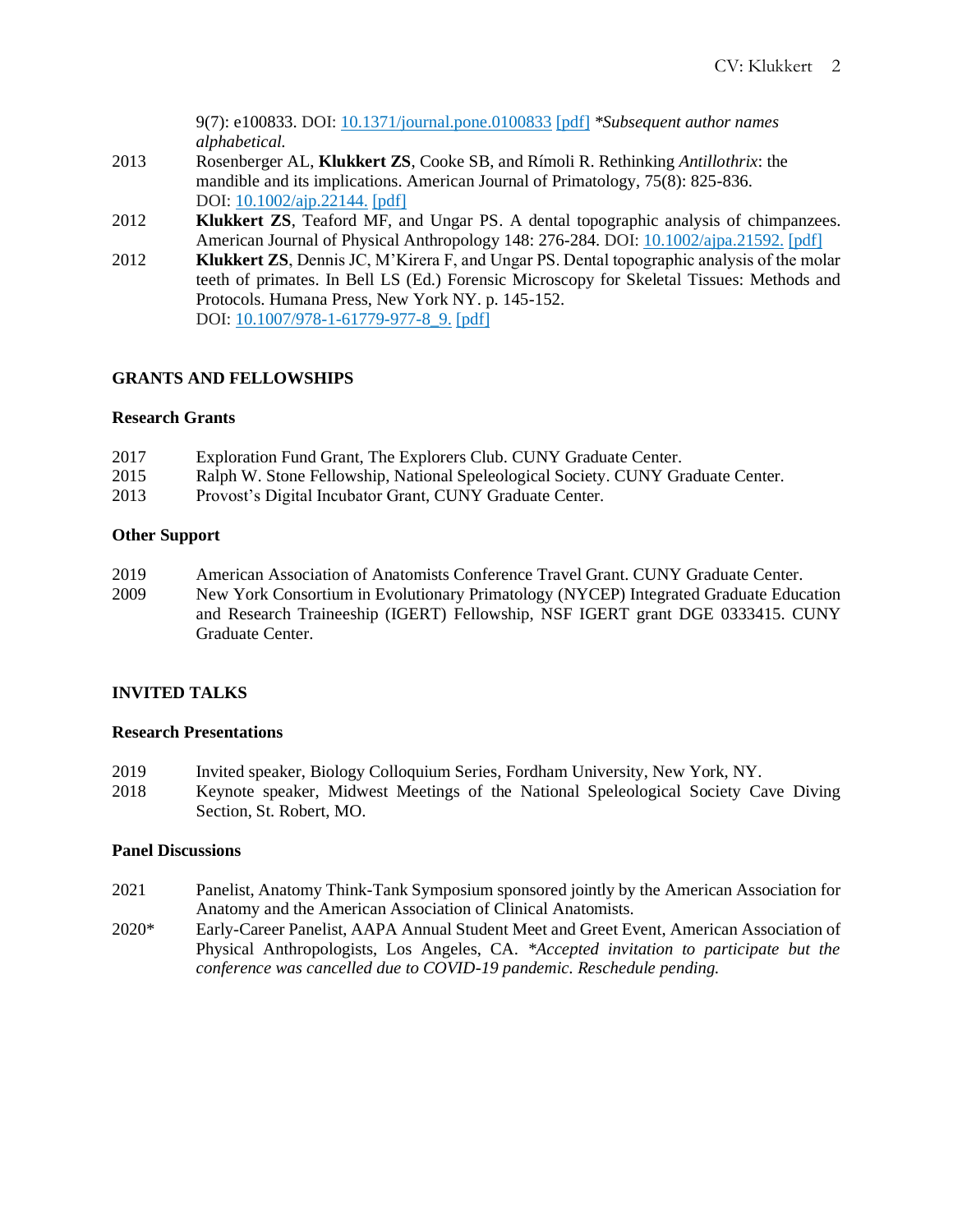### **CONFERENCE PARTICIPATION**

### **Organization and Leadership**

2019 Co-founder and Co-organizer, "Baltimore Symposium on Caribbean Natural History," Johns Hopkins University School of Medicine, Baltimore, MD, December 2019.

#### **Research Presented**

- 2020\* Halenar-Price LB, Cooke SB, **Klukkert ZS**, Sims Z, Almonte J, Lehman P, and Tallman L. Quantifying intraspecific variations in a Caribbean fossil primate. American Association of Physical Anthropologists, Los Angeles, CA, April 2020. [\[abstract\]](https://4f2579b6-3bea-4445-a1dd-9c75331f6b22.usrfiles.com/ugd/4f2579_36156099a48f4d5397f1d0caafbe9014.pdf) *\*Accepted for presentation but the conference was cancelled due to COVID-19 pandemic, rescheduled: April 2022.*
- 2020\* Lewis ME, Godfrey LR, Rakotondramavo J, **Klukkert ZS**, Scroxton N, Burns SJ, Crowley BE, McGee D, Muldoon KM, Meador LR, Lehman P, Rahantaharivao NJ, and Ranivoharimanana L. A new extinct large predator in Madagascar: predation pressure on largebodied Malagasy lemurs through time. American Association of Physical Anthropologists, Los Angeles, CA, April 2020. [\[abstract\]](https://4f2579b6-3bea-4445-a1dd-9c75331f6b22.usrfiles.com/ugd/4f2579_6f0c48bc0d934540b544dd3ff15dc002.pdf) *\*Accepted for presentation but the conference was cancelled due to COVID-19 pandemic.*
- 2020\* Godfrey LR, Muldoon KM, Burns SJ, Crowley BE, **Klukkert ZS**, Scroxton N, and Ranivoharimanana L. Natural and human impacts on vertebrate megafauna in southwest Madagascar. [\[abstract\]](https://4f2579b6-3bea-4445-a1dd-9c75331f6b22.usrfiles.com/ugd/4f2579_f90777d44e5e4b02a5dde2b02292cded.pdf) American Association of Physical Anthropologists, Los Angeles, CA, April 2020. *\*Accepted for presentation but the conference was cancelled due to COVID-19 pandemic.*
- 2019 **Klukkert ZS**. Flooded cave paleontology; promise and problems. Baltimore Symposium on Caribbean Natural History, Baltimore, MD, December 2019.
- 2019 **Klukkert ZS**, Halenar-Price LB, Almonte J, Shevchuk O, Lehman P, and Cooke SB. Newly discovered craniomandibular remains preserve the first known incisors of the extinct Dominican monkey *Antillothrix bernensis*. American Association of Anatomists, Orlando, FL, April 2019. [\[abstract\]](https://4f2579b6-3bea-4445-a1dd-9c75331f6b22.usrfiles.com/ugd/4f2579_72b6ce4f58be4050a0ed16b73d3e4dcc.pdf)
- 2019 **Klukkert ZS**. Functional correlates of jaw shape diversity in platyrrhine sclerocarpic harvesters. American Association of Physical Anthropologists, Cleveland, OH, March 2019. [\[abstract\]](https://4f2579b6-3bea-4445-a1dd-9c75331f6b22.usrfiles.com/ugd/4f2579_24658ec39eb94cb3b5b956a50bd42288.pdf)
- 2019 Godfrey LR, **Klukkert ZS**, Lewis ME, Rahantaharivao NJ, Ranivoharimanana L, Faina P, Scroxton N, and Burns SJ. Night and day: Subfossil faunal representation in neighboring Malagasy caves illustrates interaction and exclusion by predator and prey. American Association of Physical Anthropologists, Cleveland, OH, March 2019. [\[abstract\]](https://4f2579b6-3bea-4445-a1dd-9c75331f6b22.usrfiles.com/ugd/4f2579_5da9e1c7766047b08a829dc73ce1468b.pdf)
- 2018 **Klukkert ZS**. Jaw muscle positions facilitate gape-specific feeding strategies in platyrrhines. American Association of Physical Anthropologists, Austin, TX, April 2018. [\[abstract\]](https://4f2579b6-3bea-4445-a1dd-9c75331f6b22.usrfiles.com/ugd/4f2579_2eec1630e91848c19058158c09abd975.pdf)
- 2017 **Klukkert ZS**. Canine tooth robusticity mitigates stress in the jaw. American Association of Physical Anthropologists, New Orleans, LA, April 2017. [\[abstract\]](https://4f2579b6-3bea-4445-a1dd-9c75331f6b22.usrfiles.com/ugd/4f2579_b01a4af0ab97458b8ce0640eb1084b36.pdf)
- 2016\* **Klukkert ZS**. Tooth size and diet among the extinct primates of the Caribbean. American Association of Physical Anthropologists, Atlanta, GA, April 2016. [\[abstract\]](https://4f2579b6-3bea-4445-a1dd-9c75331f6b22.usrfiles.com/ugd/4f2579_b72d0977bb544ea4805987ec0fdeafe2.pdf) *\*abstract accepted, did not attend.*
- 2016 Shearer BM\*, Halenar LB, **Klukkert ZS**, Pagano AS, Reidenberg JS, and Tang CY. New insights into *Alouatta* vocal tract anatomy and functional morphology via CT and MRI. American Association of Physical Anthropologists, Atlanta, GA, April 2016. [\[abstract\]](https://4f2579b6-3bea-4445-a1dd-9c75331f6b22.usrfiles.com/ugd/4f2579_3fb7c45d59e84ff1995b5f3cb1dab289.pdf) \*Subsequent author names alphabetical.
- 2014 **Klukkert ZS**. Canine bending strength and fracture in durophagous platyrrhines. American Association of Physical Anthropologists, Calgary AB (CA), April 2014. [\[abstract\]](https://4f2579b6-3bea-4445-a1dd-9c75331f6b22.usrfiles.com/ugd/4f2579_dc0e127260d945eabc457104b4e13bad.pdf)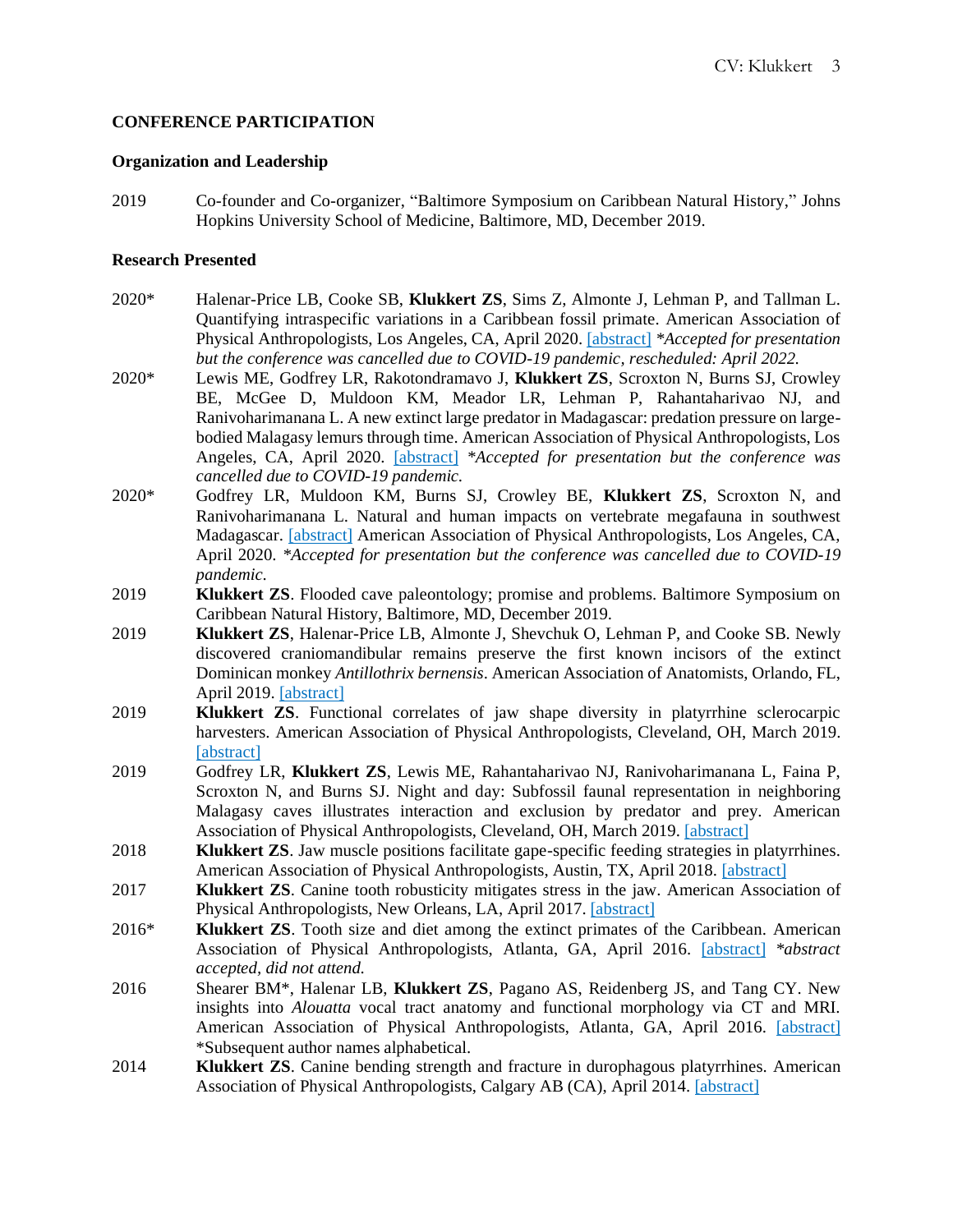- 2012 Rosenberger AL, **Klukkert ZS**, Cooke SB, and Rímoli R. Rethinking *Antillothrix*: the mandible and its implications. International Primatological Society Meetings. Cancun, QR (MX), August 2012.
- 2012 **Klukkert ZS** and Harrison T. Jaw shape diversity in platyrrhine sclerocarpic foragers. American Association of Physical Anthropologists, Minneapolis, MN, April 2012. [\[abstract\]](https://4f2579b6-3bea-4445-a1dd-9c75331f6b22.usrfiles.com/ugd/4f2579_de26657b83284a288d8207c470d9c3af.pdf)
- 2011 **Klukkert ZS** and Rosenberger AL. A new angle on the anterior dentition of platyrrhines: A preliminary report. American Association of Physical Anthropologists, Portland, OR, April 2011. [\[abstract\]](https://4f2579b6-3bea-4445-a1dd-9c75331f6b22.usrfiles.com/ugd/4f2579_fa03844da96a4d6d9fd032944e7f01fe.pdf)
- 2010 **Klukkert ZS**, Ungar PS, and Teaford MF. Dental topographic analysis of chimpanzees. American Association of Physical Anthropologists, Albuquerque, NM, April 2010. [\[abstract\]](https://4f2579b6-3bea-4445-a1dd-9c75331f6b22.usrfiles.com/ugd/4f2579_789e45d7ffd54e699c033442380f8203.pdf) 2010 Robinson C and **Klukkert ZS**. Revisiting shrinkage: A test of the long-term integrity of dental
- molds. American Association of Physical Anthropologists, Albuquerque, NM, April 2010.
- 2008 **Klukkert ZS**. Chimpanzee molar teeth from the outside in. University of Arkansas, Kansas, University in Missouri-Columbia and University of Kentucky (ARKUMOKY) annual paleoanthropology conference. University of Missouri-Columbia, Columbia, MO, October 2008.
- 2007 **Klukkert ZS**. Digitally "patching" surface anomalies in laser-scanned dental casts for topography studies. University of Arkansas, Kansas, and University of Missouri-Columbia (ARKUMO) annual paleoanthropology conference. University of Arkansas, Fayetteville, AR, October 2007.

# **TEACHING EXPERIENCE**

#### **Courses**

| 2020-   | <b>Central Michigan University College of Medicine</b>                                                    |
|---------|-----------------------------------------------------------------------------------------------------------|
|         | Cardiopulmonary & Respiratory Systems <sup>1</sup>                                                        |
|         | Foundational Sciences of Medicine A & $B1$                                                                |
|         | Gastrointestinal System <sup>1</sup>                                                                      |
|         | Musculoskeletal & Dermal Systems <sup>1,2</sup>                                                           |
|         | Neurosciences & Behavior <sup>1</sup>                                                                     |
|         | Renal & Endocrine System <sup>1</sup>                                                                     |
|         | Reproduction and Human Development <sup>1,2</sup>                                                         |
|         | Summer Anatomy Dissection Program (extracurricular) <sup>2</sup>                                          |
|         | <b>Surgical Anatomy Elective</b>                                                                          |
|         | <sup>1</sup> Anatomy faculty in multidisciplinary team; <sup>2</sup> Contributed to course/program design |
| 2019    | <b>Johns Hopkins University School of Medicine</b>                                                        |
|         | Scientific Foundations of Medicine: Human Gross Anatomy                                                   |
| 2014-15 | <b>Tulane University</b>                                                                                  |
|         | Primate Adaptation & Evolution                                                                            |
|         | Primate Behavior & Ecology                                                                                |
| 2012-15 | <b>Brooklyn College, City University of New York</b>                                                      |
|         | Caribbean Paleontology Field School – Dom. Republic                                                       |
|         | Forensic Science/Forensic Anthropology                                                                    |
|         | Human Evolutionary Anatomy                                                                                |
|         | Introduction to Physical Anthropology                                                                     |
| 2012    | <b>Icahn School of Medicine at Mount Sinai</b>                                                            |
|         | Human Gross Anatomy - Lab TA                                                                              |
| 2007-08 | <b>University of Arkansas</b>                                                                             |
|         | Introduction to Biological Anthropology Lab                                                               |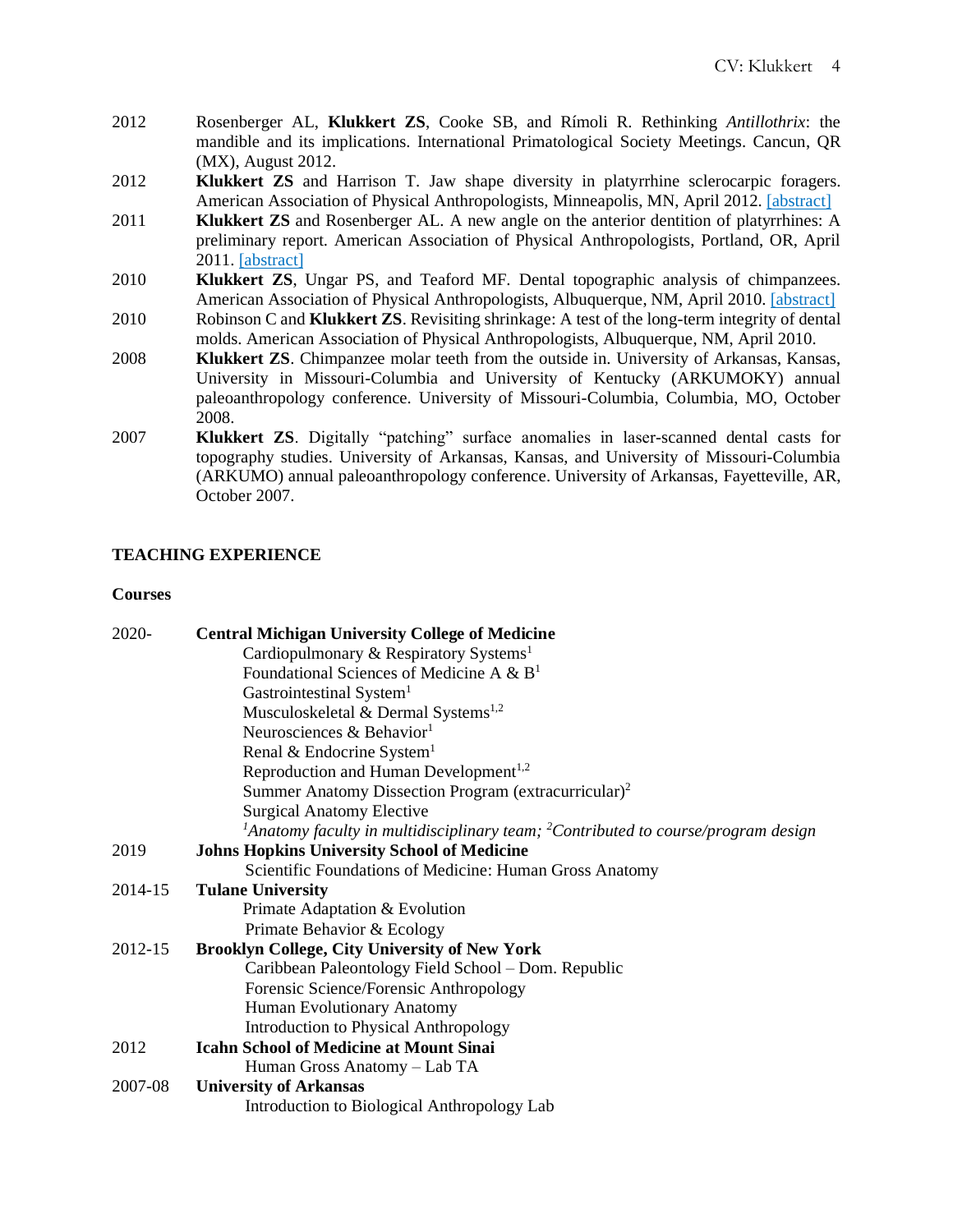#### 2004 **El Estación Biológica de Ometepe (Nicaragua)** Primate Behavior & Ecology Field School – TA

# **Mentorship**

- 2022- Research Mentor, Summer Scholars Program [funded], CMU College of Medicine. Project IP:
	- o Hunt B and Klukkert ZS. Cadaveric dissection of the temporomandibular joint to identify anatomical landmarks for CN VII branches to mitigate risks of single endaural incision TMJ replacement surgery.
- 2022 Research Mentor, CMU College of Medicine & CMU Medical Education Partners Research Symposium. Supervised Project:
	- o Maher M, Richardson G, and Versluis E. Anatomical variation: A case of reversed palmaris longus.
- 2021-22 Research Mentor, 7<sup>th</sup> Annual Medical Student Research Forum, CMU College of Medicine. Supervised Projects:
	- o Kooienga B and Reitzel E. Multiple primary malignancies and rectovaginal fistula; a cadaveric case report.
	- o Pham A and Payne L. Anatomical variations of the sciatic nerve bifurcation (Beaton and Anson classification type 2) and its clinical implications. *\*Awarded first place (tie) in Case Studies group.*
	- o Schneider E and Wall R. Rare rectus abdominus skeletal muscle malignant melanoma metastasis found on post-mortem dissection.
- 2021-22 Faculty Advisor, Ophthalmology Student Interest Group, CMU College of Medicine.
- 2021 Faculty Advisor, Ear Nose Throat Student Interest Group, CMU College of Medicine.
- 2014-15 Mentoring Scientist, Animal Sciences, The Greater New Orleans Science and Engineering Fair, High School Senior Division. Supervised Project:
	- o McCall E. Locomotion and limb proportions of primates. *\*Awarded first place in class at fair, second place in class in region.*

# **Formal Pedagogical Training**

- 2022- Associate Member, Central Michigan University Academy of Medical Educators.
- 2019-20 Postdoctoral Trainee, Johns Hopkins University Teaching Academy.

## **RESEARCH EXPERIENCE**

## **Paleontology Field Research**

- 2020**\*** Flooded Cave Paleontology in Madagascar SCUBA Cave Excavation/Survey. Role: Collaborator. PIs: Evon Hekkala, Christopher Raxworthy. Funding Source: National Science Foundation. Location: Southwest Madagascar and Antananarivo. *\*Fieldwork postponed pending resolution of COVID-19 pandemic.*
- 2019 Paleontology & Paleoclimate in the Dominican Republic SCUBA Cave Excavation/Survey. Role 1: Principal Investigator. Role 2: Collaborator. Funding Source 1: Explorers Club Grant. Funding Source 2: Massachusetts Institute of Technology MISTI Grant; PIs: David McGee, Nick Scroxton. Location: Several sites, Dominican Republic.
- 2018,19 Flooded Cave Paleontology & Paleoclimate in Madagascar SCUBA Cave Excavation/Survey. Role: Collaborator. PIs: Laurie Godfrey, Kathleen Muldoon, Stephen Burns, Brooke Crowley, Ventura Perez. Funding Sources: 1) National Science Foundation, Biological Anthropology; 2)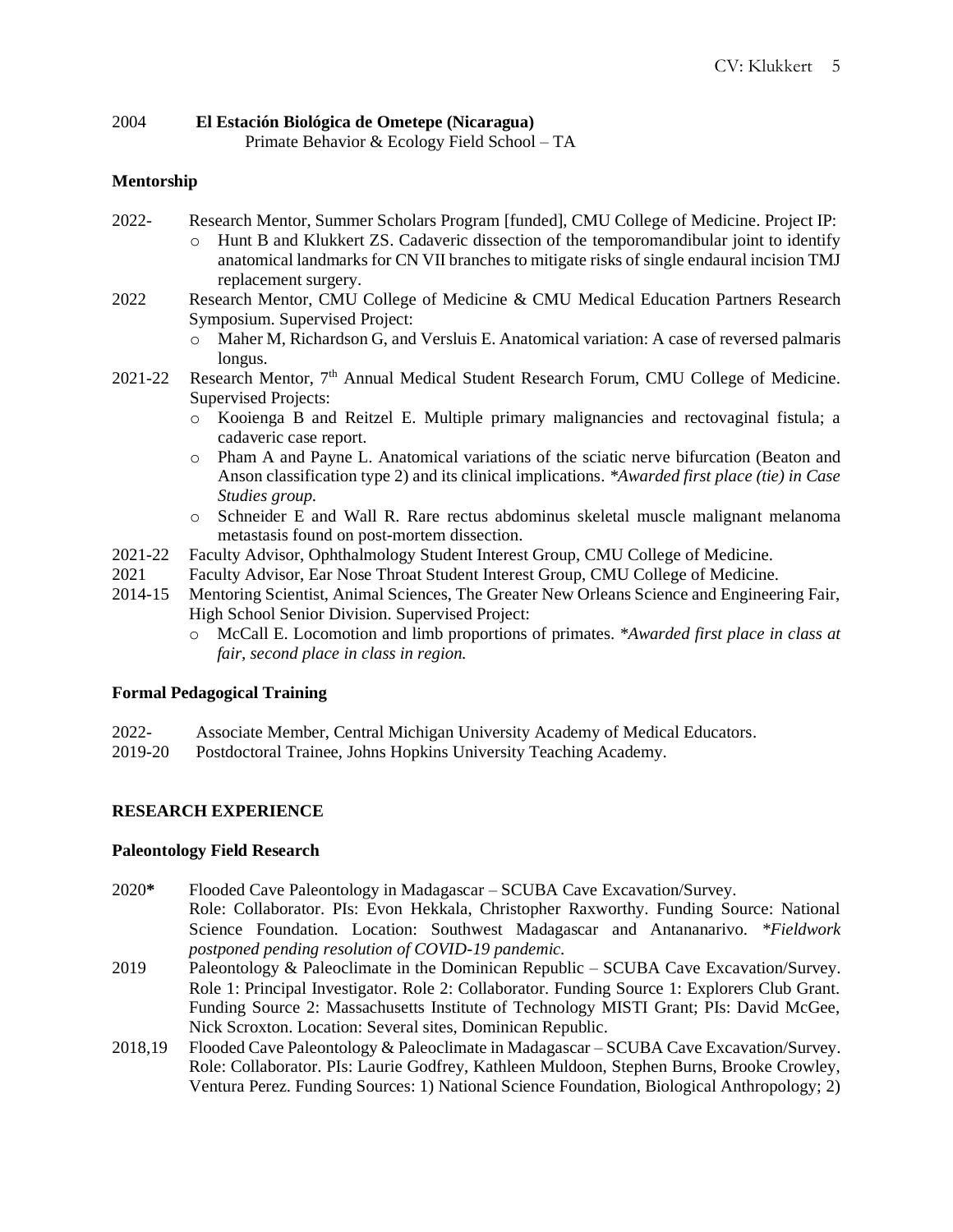National Science Foundation, Geosciences. Location: Tsimanampesotse National Park and Antananarivo, Madagascar.

- 2016 Flooded Cave Paleontology in Madagascar SCUBA Cave Excavation/Survey. Role: Student Trainee. PI: Alfred Rosenberger; Supervisor: Laurie Godfrey. Funding Source: National Geographic Society Waitt Foundation Grant. Location: Tsimanampesotse National Park, Madagascar
- 2015,16 Education & Museum Enhancement in the Dominican Republic. Role: Graduate Student Project Manager. PI: Alfred Rosenberger. Funding Source: United States Agency for International Development (USAID). Location: Parque del Este and Santo Domingo, Dominican Republic.
- 2012 Paleontology Fieldwork in the Dominican Republic. Role: Student Trainee. PI: Alfred Rosenberger. Funding Source: National Geographic Society – Waitt Foundation Grant. Location: Parque del Este and Santo Domingo, Dominican Republic.

### **Field Primatology Research**

- 2010 NYCEP Student Internship Project in Uganda. Role: Student Trainee. Supervisor: Jessica Rothman. Funding Source: National Science Foundation Integrated Graduate Education and Research Traineeship (IGERT). Location: Kibale National Park, Uganda.
- 2003 Primate Behavior & Ecology Field School in Nicaragua. Role: Student. Instructor: Paul Garber. Location: Ometepe Biological Field Station, Nicaragua.
- 2003 Primate Behavior & Ecology Field School in Costa Rica. Role: Student. Instructor: Lynn Bell. Location: La Suerte Biological Field Station, Costa Rica.

## **Clinical Research**

2008-09 NIH Phase 1 Clinical Trial Assessing Surface Texture of Skin Lesions. Role: Principal Investigator. Project Title: A Non-Invasive Method to Distinguish Melanoma from Benign Skin Lesions. Funding Source: NIH 1R43CA128247-01A1 REVISED. Location: University of Arkansas, Fayetteville, AR.

## **SERVICE & OUTREACH**

#### **Administrative Service at CMU College of Medicine**

- 2022- Member, LCME Self-Study Task Force Curriculum Content working group.
- 2022 Student Admissions Multiple Mini Interview (MMI) Interviewer.
- 2022 Facilitator, Student Critical Consciousness Workshop Implicit Bias.
- 2021-22 Member, Curriculum Segment Review Working Group: Instructional Modality Review subgroup; Course Content/Structure Placement subgroup; Assessment subgroup.
- 2021-22 Member, Faculty Search Committee: Open-Rank Anatomy Faculty search.
- 2021 Secondary Student Application Screener.
- 2021 Facilitator, Student Critical Consciousness Workshop Social Identity.
- 2021 Member, Faculty Search Committee: Open Rank Pathology Faculty.
- 2020 Member, Staff Search Committee: Anatomy Lab Coordinator.

### **Service to Profession**

- 2021-24 Member, Diversity, Equity and Inclusion Committee, American Association for Anatomy.
- 2019, 21 Peer Reviewer, Journal Manuscript, American Journal of Primatology.
- 2016 Peer Reviewer, Journal Manuscript, American Journal of Physical Anthropology.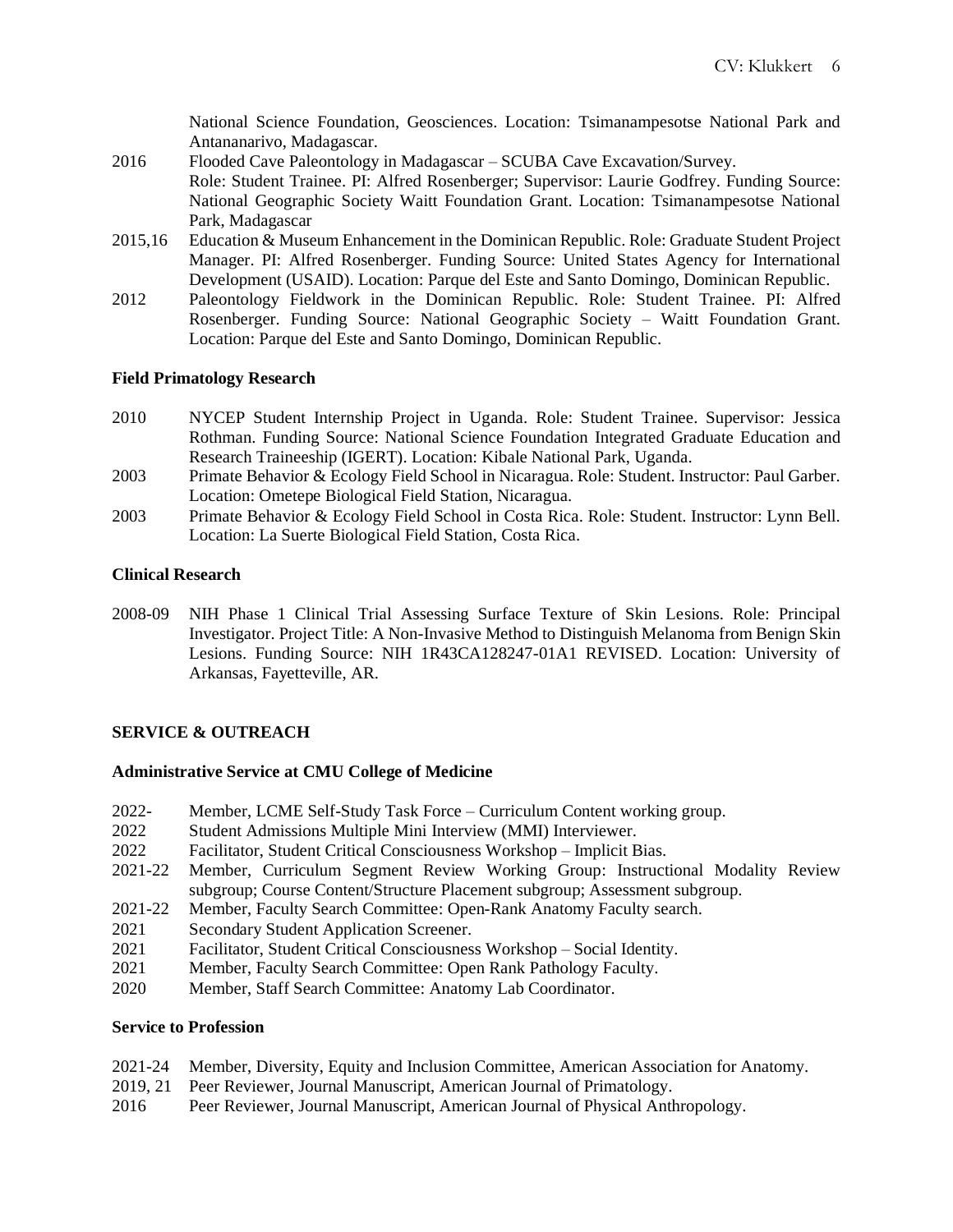## **Volunteer Service for Education**

- 2020 Judge, Maryland History Day State Competition (*Remote*), Breaking Boundaries, Website Presentations, High School Senior Division. University of Maryland, Baltimore, MD*.*
- 2020 Invited Guest Speaker (*Remote*):
	- $\circ$  Ms. Jaramillo's mixed  $3<sup>rd</sup>/4<sup>th</sup>$  Grade Class, Dixon Elementary, Española NM.
- 2020 Visiting Scientist (*Remote*), "Skype a Scientist" Outreach Program. Classrooms:
	- o Mr. Rassi's 4<sup>th</sup> Grade Class, Akron Elementary, Akron, IN.
	- o Ms. Harper's 3rd Grade STEM Class, Putnam County Elementary, Eatonton, GA.

# **Volunteer Service for Community Support**

- 2017-19 Member, Science Committee, National Speleological Society-Cave Diving Section.
- 2016-17 Chair, Board Nomination Committee, National Speleological Society-Cave Diving Section. 2005 Disaster Relief Volunteer, American Red Cross. General purpose volunteer staff in the wake of
- hurricanes Katrina and Rita, San Antonio, TX.

# **Web-Based Publications for Public Outreach**

- 2018 **Klukkert ZS.** Paleontology in the flooded caves of Madagascar. Shearwater Research Invited Community Blog [*web*], [https://www.shearwater.com/monthly-blog-posts/paleontology](https://www.shearwater.com/monthly-blog-posts/paleontology-flooded-caves-madagascar/)[flooded-caves-madagascar/.](https://www.shearwater.com/monthly-blog-posts/paleontology-flooded-caves-madagascar/)
- 2016 **Klukkert ZS.** Project *Antillothrix*: Paleobiology in flooded Dominican caves. XDEEP Exploration Support Program report [*web*], [http://www.xdeep.eu/project-antillothrix-2016-sd-](http://www.xdeep.eu/project-antillothrix-2016-sd-9.html)[9.html.](http://www.xdeep.eu/project-antillothrix-2016-sd-9.html)
- 2016 **Klukkert ZS.** Paleontology in the flooded caves of Madagascar. Madagascar Cave Diving Association research page [*web*], [https://www.madacaves.com/research.](https://www.madacaves.com/research)
- 2015 **Klukkert ZS.** The monkeys of the Antilles. "Project *Antillothrix*" website [*web*], [https://www.antillothrix.com/monkeys-of-the-antilles.](https://www.antillothrix.com/monkeys-of-the-antilles)
- 2015 **Klukkert ZS.** Antillean biogeography. "Project *Antillothrix*" website [*web*], [https://www.antillothrix.com/antillean-biogeography.](https://www.antillothrix.com/antillean-biogeography)
- 2015 **Klukkert ZS.** Lost mammals of Hispaniola. "Project *Antillothrix"* website [*web*], [https://www.antillothrix.com/lost-mammals-of-hispaniola.](https://www.antillothrix.com/lost-mammals-of-hispaniola)

# **MEDIA COVERAGE**

- 2022 Jodway B. CMU professor explores final frontier of paleontology by diving underwater. [*Radio Broadcast*] All Things Considered, WCMU National Public Radio. Air date: February 10, 2022.
- 2021 Mills N. Cave diving research sets CMU paleontologist apart. The Morning Sun, Sunday Edition. Print date: November 14, 2021. Retrieved from: [https://www.themorningsun.com/2021/11/14/cave-diving-research-sets-cmu-paleontologist](https://www.themorningsun.com/2021/11/14/cave-diving-research-sets-cmu-paleontologist-apart/)[apart/.](https://www.themorningsun.com/2021/11/14/cave-diving-research-sets-cmu-paleontologist-apart/) [\[pdf\]](https://d538b1f2-1918-491b-aa83-5461626d5828.filesusr.com/ugd/4f2579_07e9c47620f04a5cb3261c58ddab7807.pdf)
- 2021 Godfrey LR. "Field Notes: Late Holocene changes in Madagascar's large vertebrates; Recent cave findings offer insights into what caused the extinction of some megafauna," *Natural History*, Nov. 2021, pp. 9-11.
- 2020 "Fossil Treasures Found in Flooded Caves in Southwest Madagascar." National Science Foundation public outreach for National Fossil Day [*web*]. Retrieved from: [https://twitter.com/NSF/status/](https://twitter.com/NSF/status/1316414635273269250?s=20) 1316416776918519808.